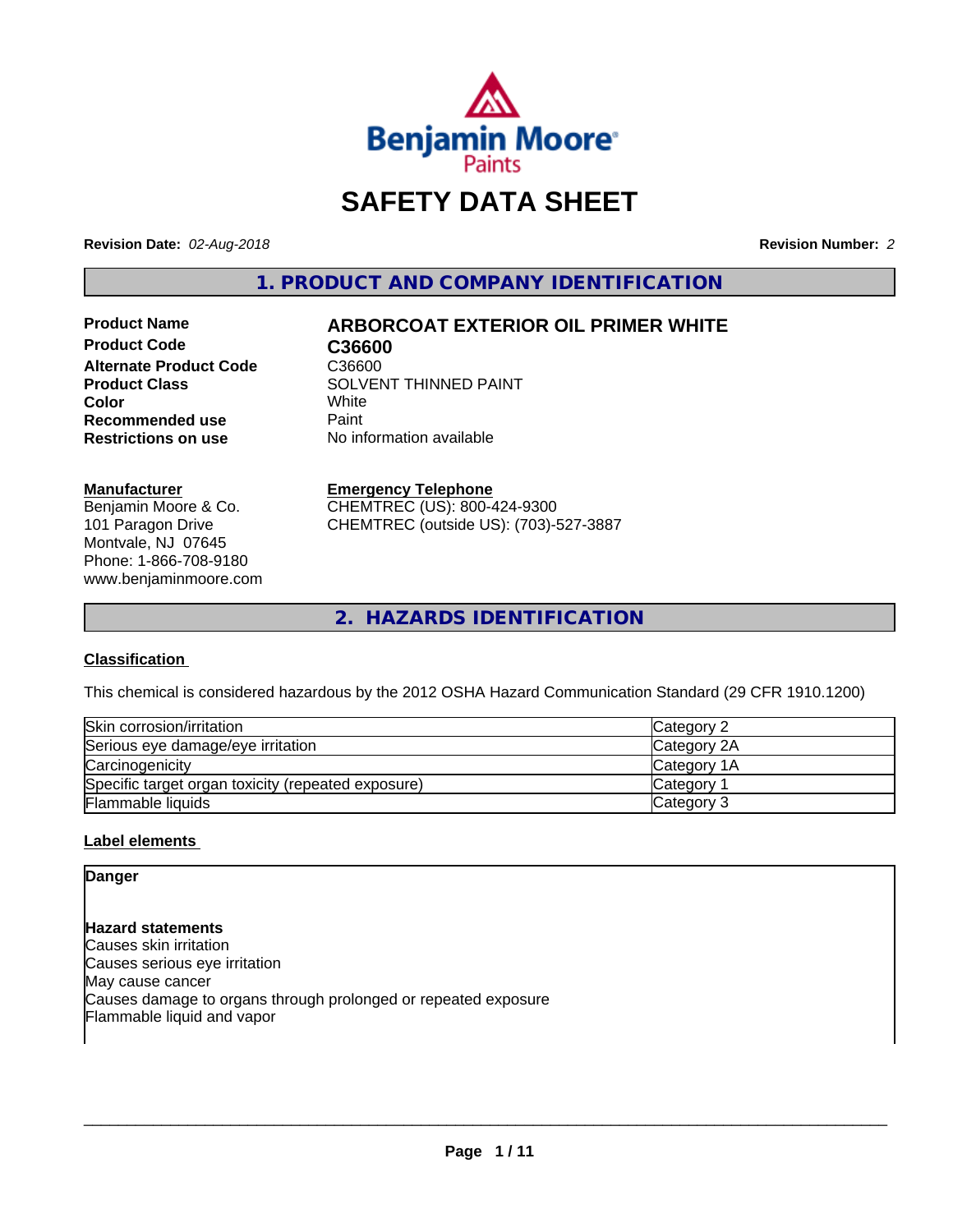

**Appearance** liquid

**Odor** solvent

# **Precautionary Statements - Prevention**

Obtain special instructions before use Do not handle until all safety precautions have been read and understood Use personal protective equipment as required Wash face, hands and any exposed skin thoroughly after handling Wear eye/face protection Do not breathe dust/fume/gas/mist/vapors/spray Do not eat, drink or smoke when using this product Keep away from heat, hot surfaces, sparks, open flames and other ignition sources. No smoking Keep container tightly closed Ground/bond container and receiving equipment Use explosion-proof electrical/ventilating/lighting/equipment Use only non-sparking tools Take precautionary measures against static discharge

# **Precautionary Statements - Response**

IF exposed or concerned: Get medical advice/attention

#### **Eyes**

IF IN EYES: Rinse cautiously with water forseveral minutes. Remove contact lenses, if present and easy to do. Continue rinsing

If eye irritation persists: Get medical advice/attention

#### **Skin**

If skin irritation occurs: Get medical advice/attention

IF ON SKIN (or hair): Remove/Take off immediately all contaminated clothing. Rinse skin with water/shower Wash contaminated clothing before reuse

# **Fire**

In case of fire: Use CO2, dry chemical, or foam for extinction

# **Precautionary Statements - Storage**

Store locked up Store in a well-ventilated place. Keep cool

### **Precautionary Statements - Disposal**

Dispose of contents/container to an approved waste disposal plant

### **Hazards not otherwise classified (HNOC)**

Rags, steel wool or waste soaked with this product may spontaneously catch fire if improperly discarded

### **Other information**

No information available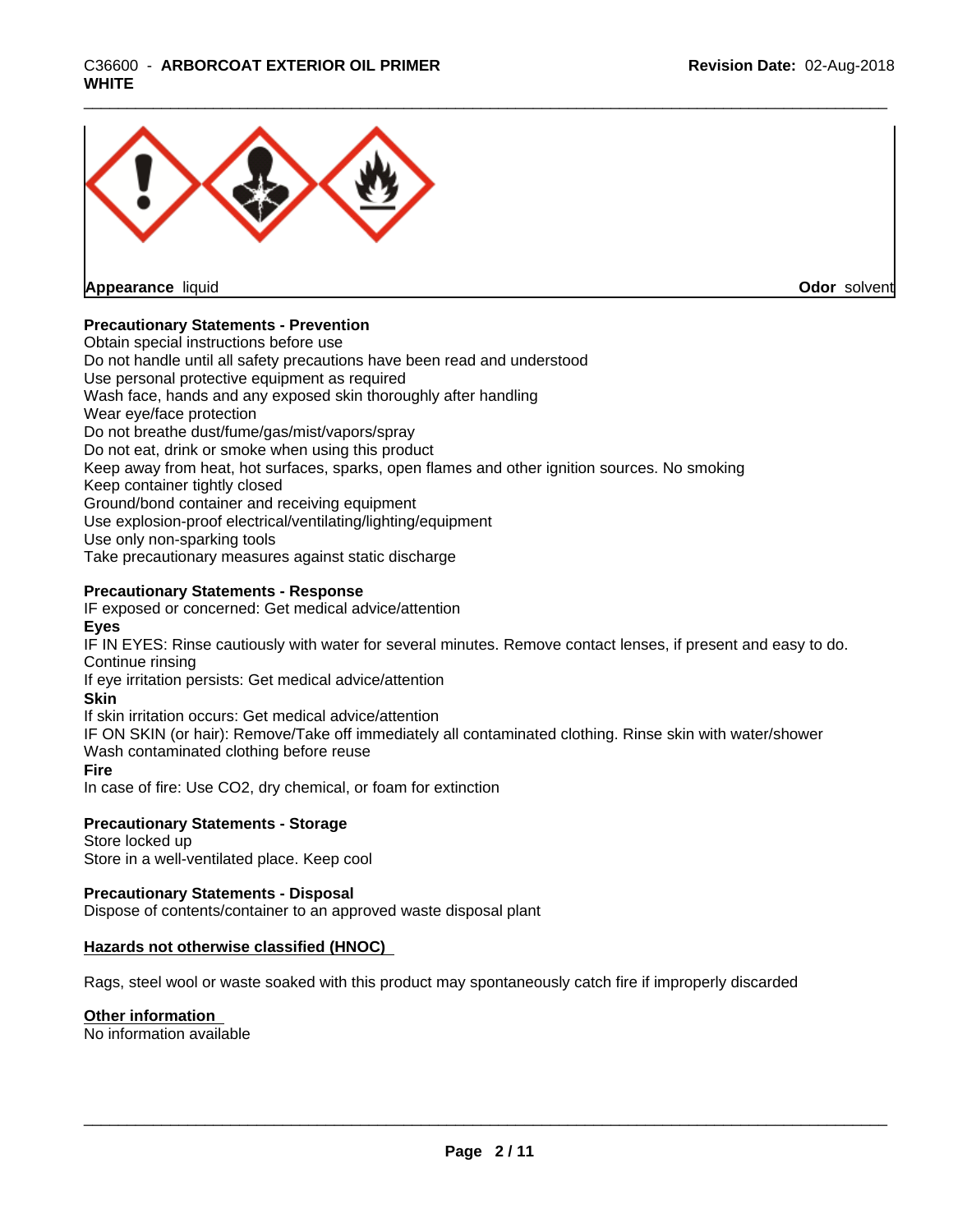# **3. COMPOSITION/INFORMATION ON INGREDIENTS**

| <b>Chemical name</b>                         | <b>CAS No.</b> | Weight-% |
|----------------------------------------------|----------------|----------|
| Limestone                                    | 1317-65-3      | 40       |
| 4-Chlorobenzotrifluoride                     | 98-56-6        | 15       |
| Titanium dioxide                             | 13463-67-7     | 10       |
| Propylene Carbonate                          | 108-32-7       | 10       |
| Diatomaceous earth                           | 61790-53-2     |          |
| Solvent naphtha, petroleum, medium aliphatic | 64742-88-7     |          |
| Distillates, petroleum, hydrotreated light   | 64742-47-8     |          |
| Silica, crystalline                          | 14808-60-7     | 0.5      |
| Ethyl benzene                                | $100 - 41 - 4$ | 0.5      |

|                                                  | 4. FIRST AID MEASURES                                                                                                                                                                                                   |
|--------------------------------------------------|-------------------------------------------------------------------------------------------------------------------------------------------------------------------------------------------------------------------------|
| <b>General Advice</b>                            | If symptoms persist, call a physician. Show this safety data sheet to the doctor in<br>attendance.                                                                                                                      |
| <b>Eye Contact</b>                               | Immediately flush with plenty of water. After initial flushing, remove any contact<br>lenses and continue flushing for at least 15 minutes. Keep eye wide open while<br>rinsing. If symptoms persist, call a physician. |
| <b>Skin Contact</b>                              | Wash off immediately with soap and plenty of water removing all contaminated<br>clothes and shoes. If skin irritation persists, call a physician.                                                                       |
| <b>Inhalation</b>                                | Move to fresh air. If symptoms persist, call a physician.<br>If not breathing, give artificial respiration. Call a physician immediately.                                                                               |
| Ingestion                                        | Clean mouth with water and afterwards drink plenty of water. Do not induce<br>vomiting without medical advice. Never give anything by mouth to an unconscious<br>person. Consult a physician.                           |
| <b>Protection Of First-Aiders</b>                | Use personal protective equipment.                                                                                                                                                                                      |
| <b>Most Important</b><br><b>Symptoms/Effects</b> | No information available.                                                                                                                                                                                               |
| <b>Notes To Physician</b>                        | Treat symptomatically.                                                                                                                                                                                                  |

**5. FIRE-FIGHTING MEASURES**

| <b>Suitable Extinguishing Media</b>                                    | Foam, dry powder or water. Use extinguishing measures<br>that are appropriate to local circumstances and the<br>surrounding environment.                                       |
|------------------------------------------------------------------------|--------------------------------------------------------------------------------------------------------------------------------------------------------------------------------|
| <b>Protective Equipment And Precautions For</b><br><b>Firefighters</b> | As in any fire, wear self-contained breathing apparatus<br>pressure-demand, MSHA/NIOSH (approved or equivalent)<br>and full protective gear.                                   |
| <b>Specific Hazards Arising From The Chemical</b>                      | Combustible material. Closed containers may rupture if<br>exposed to fire or extreme heat. Keep product and empty<br>container away from heat and sources of ignition. Thermal |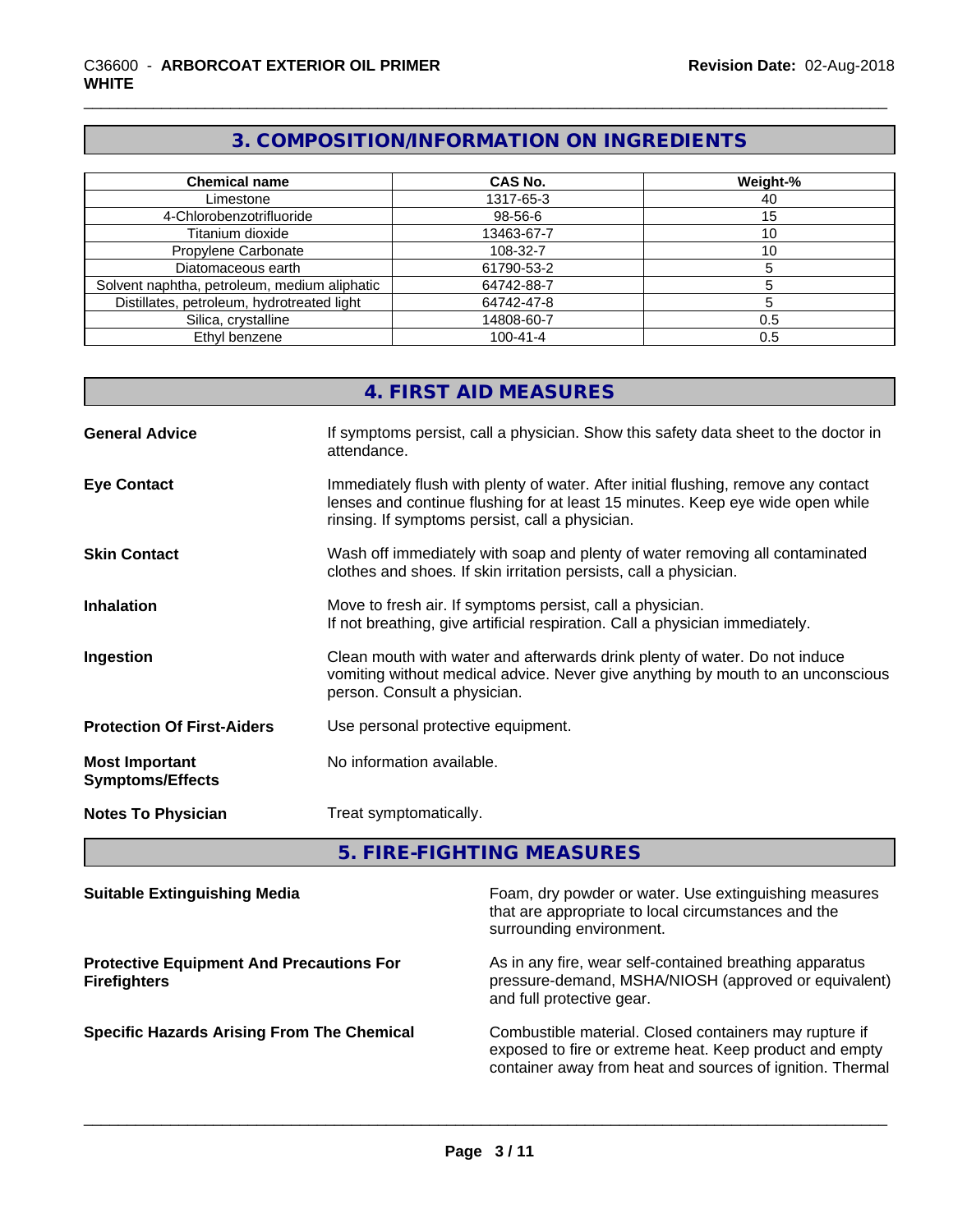|                                                                                  |                 | vapors.                        | decomposition can lead to release of irritating gases and |
|----------------------------------------------------------------------------------|-----------------|--------------------------------|-----------------------------------------------------------|
| <b>Sensitivity To Mechanical Impact</b>                                          |                 | No                             |                                                           |
| <b>Sensitivity To Static Discharge</b>                                           |                 | Yes                            |                                                           |
| <b>Flash Point Data</b><br>Flash Point (°F)<br>Flash Point (°C)<br><b>Method</b> |                 | 104.0<br>40.0<br><b>PMCC</b>   |                                                           |
| <b>Flammability Limits In Air</b>                                                |                 |                                |                                                           |
| Lower flammability limit:<br><b>Upper flammability limit:</b>                    |                 | Not available<br>Not available |                                                           |
| <b>NFPA</b><br>Health: 1                                                         | Flammability: 2 | <b>Instability: 0</b>          | <b>Special: Not Applicable</b>                            |
| <b>NFPA Legend</b><br>0 - Not Hazardous                                          |                 |                                |                                                           |

- 
- 1 Slightly
- 2 Moderate
- 3 High

4 - Severe

*The ratings assigned are only suggested ratings, the contractor/employer has ultimate responsibilities for NFPA ratings where this system is used.*

*Additional information regarding the NFPA rating system is available from the National Fire Protection Agency (NFPA) at www.nfpa.org.*

|                                  | 6. ACCIDENTAL RELEASE MEASURES                                                                                                                                                                                                                                                                                                                                                                |
|----------------------------------|-----------------------------------------------------------------------------------------------------------------------------------------------------------------------------------------------------------------------------------------------------------------------------------------------------------------------------------------------------------------------------------------------|
| <b>Personal Precautions</b>      | Use personal protective equipment. Remove all sources of ignition.                                                                                                                                                                                                                                                                                                                            |
| <b>Other Information</b>         | Prevent further leakage or spillage if safe to do so. Do not allow material to<br>contaminate ground water system. Prevent product from entering drains. Do not<br>flush into surface water or sanitary sewer system. Local authorities should be<br>advised if significant spillages cannot be contained.                                                                                    |
| <b>Environmental precautions</b> | See Section 12 for additional Ecological Information.                                                                                                                                                                                                                                                                                                                                         |
| <b>Methods for Cleaning Up</b>   | Dam up. Soak up with inert absorbent material. Pick up and transfer to properly<br>labeled containers. Clean contaminated surface thoroughly.                                                                                                                                                                                                                                                 |
|                                  | 7. HANDLING AND STORAGE                                                                                                                                                                                                                                                                                                                                                                       |
| <b>Handling</b>                  | Use only in area provided with appropriate exhaust ventilation. Do not breathe<br>vapors or spray mist. Wear personal protective equipment. Take precautionary<br>measures against static discharges. To avoid ignition of vapors by static electricity<br>discharge, all metal parts of the equipment must be grounded. Keep away from<br>open flames, hot surfaces and sources of ignition. |
| <b>Storage</b>                   | Keep containers tightly closed in a dry, cool and well-ventilated place. Keep away<br>from heat. Keep away from open flames, hot surfaces and sources of ignition.                                                                                                                                                                                                                            |
|                                  |                                                                                                                                                                                                                                                                                                                                                                                               |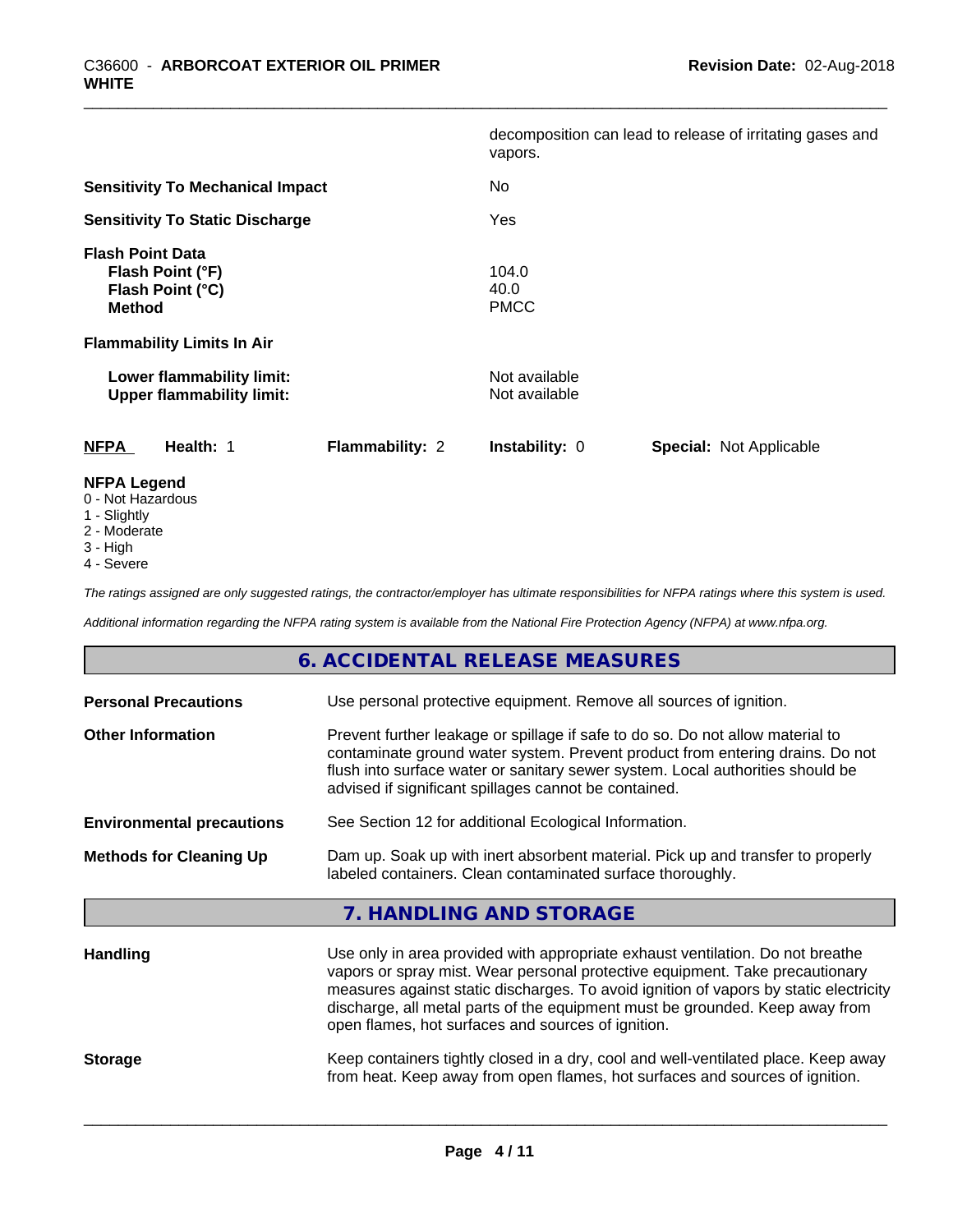Keep in properly labeled containers. Keep out of the reach of children.

 **DANGER** - Rags, steel wool or waste soaked with this product may spontaneously catch fire if improperly discarded. Immediately after use, place rags, steel wool or waste in a sealed water-filled metal container.

**Incompatible Materials Incompatible with strong acids and bases and strong oxidizing agents.** 

**8. EXPOSURE CONTROLS / PERSONAL PROTECTION**

#### **Exposure Limits**

| <b>Chemical name</b>     | <b>ACGIH TLV</b>                | <b>OSHA PEL</b>             |
|--------------------------|---------------------------------|-----------------------------|
| Limestone                | N/E                             | 15 mg/m <sup>3</sup> - TWA  |
|                          |                                 | $5 \text{ mg/m}^3$ - TWA    |
| 4-Chlorobenzotrifluoride | $2.5 \text{ mg/m}^3$ - TWA      | $2.5 \text{ mg/m}^3$ - TWA  |
| Titanium dioxide         | 10 mg/m $3$ - TWA               | 15 mg/m $3$ - TWA           |
| Diatomaceous earth       | N/E                             |                             |
|                          |                                 | 20 mppcf - TWA              |
| Silica, crystalline      | $0.025$ mg/m <sup>3</sup> - TWA |                             |
| Ethyl benzene            | 20 ppm - TWA                    | 100 ppm - TWA               |
|                          |                                 | 435 mg/m <sup>3</sup> - TWA |

#### **Legend**

ACGIH - American Conference of Governmental Industrial Hygienists Exposure Limits OSHA - Occupational Safety & Health Administration Exposure Limits N/E - Not Established

**Engineering Measures** Ensure adequate ventilation, especially in confined areas.

#### **Personal Protective Equipment**

| <b>Eye/Face Protection</b><br><b>Skin Protection</b><br><b>Respiratory Protection</b> | Safety glasses with side-shields.<br>Long sleeved clothing. Protective gloves.<br>In operations where exposure limits are exceeded, use a NIOSH approved<br>respirator that has been selected by a technically qualified person for the specific<br>work conditions. When spraying the product or applying in confined areas, wear a<br>NIOSH approved respirator specified for paint spray or organic vapors. |
|---------------------------------------------------------------------------------------|----------------------------------------------------------------------------------------------------------------------------------------------------------------------------------------------------------------------------------------------------------------------------------------------------------------------------------------------------------------------------------------------------------------|
| <b>Hygiene Measures</b>                                                               | Avoid contact with skin, eyes and clothing. Remove and wash contaminated<br>clothing before re-use. Wash thoroughly after handling. When using do not eat,<br>drink or smoke.                                                                                                                                                                                                                                  |

# **9. PHYSICAL AND CHEMICAL PROPERTIES**

**Appearance** liquid **Density (lbs/gal)** 13.35 - 13.45 **Specific Gravity** 1.60 - 1.62

**Odor** solvent **Odor Threshold No information available** No information available **pH** No information available **Viscosity (cps)** No information available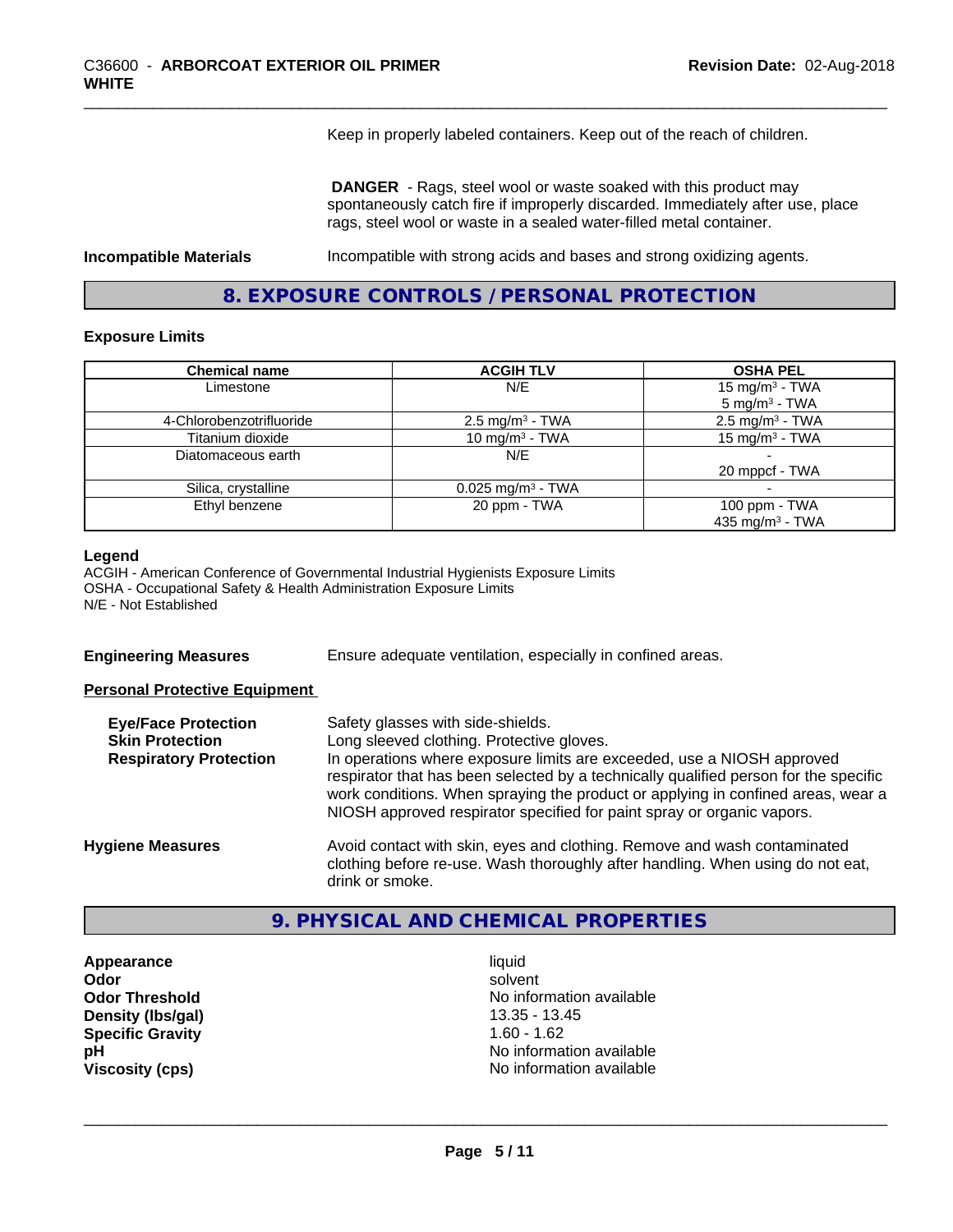# \_\_\_\_\_\_\_\_\_\_\_\_\_\_\_\_\_\_\_\_\_\_\_\_\_\_\_\_\_\_\_\_\_\_\_\_\_\_\_\_\_\_\_\_\_\_\_\_\_\_\_\_\_\_\_\_\_\_\_\_\_\_\_\_\_\_\_\_\_\_\_\_\_\_\_\_\_\_\_\_\_\_\_\_\_\_\_\_\_\_\_\_\_ C36600 - **ARBORCOAT EXTERIOR OIL PRIMER WHITE**

**Solubility(ies)** No information available **Water solubility**<br> **Evaporation Rate**<br> **Evaporation Rate**<br> **Evaporation Rate Vapor pressure @20 °C (kPa)** No information available<br> **Vapor density** No information available Wt. % Solids **Vol. % Solids** 55 - 65 **Wt. % Volatiles** 20 - 30 **Vol. % Volatiles VOC Regulatory Limit (g/L)** < 100 **Boiling Point (°F)** 275.0 **Boiling Point (°C)** 135.0 **Freezing Point (°F)**<br> **Freezing Point (°C)**<br> **Freezing Point (°C)**<br> **No information available Flash Point (°F)** 104.0 **Flash Point (°C)** 40.0<br> **Method** PMCC **Method** PMCC **Flammability (solid, gas)** Not applicable **Upper flammability limit:**<br> **Lower flammability limit:** No information available<br>
No information available **Lower flammability limit: Autoignition Temperature (°F)** No information available **Autoignition Temperature (°C)** No information available **Decomposition Temperature (°F)** No information available **Decomposition Temperature (°C)** No information available<br> **Partition coefficient Partition available Partition coefficient** 

**Evaporation Rate** No information available **No information available**<br>70 - 80 **Freezing Point (°C)** No information available

# **10. STABILITY AND REACTIVITY**

| <b>Reactivity</b>                       | Not Applicable                                                                           |
|-----------------------------------------|------------------------------------------------------------------------------------------|
| <b>Chemical Stability</b>               | Stable under normal conditions. Hazardous polymerisation<br>does not occur.              |
| <b>Conditions to avoid</b>              | Keep away from open flames, hot surfaces, static<br>electricity and sources of ignition. |
| <b>Incompatible Materials</b>           | Incompatible with strong acids and bases and strong<br>oxidizing agents.                 |
| <b>Hazardous Decomposition Products</b> | Thermal decomposition can lead to release of irritating<br>gases and vapors.             |
| Possibility of hazardous reactions      | None under normal conditions of use.                                                     |

**11. TOXICOLOGICAL INFORMATION**

# **Product Information**

# **Information on likely routes of exposure**

**Principal Routes of Exposure** Eye contact, skin contact and inhalation.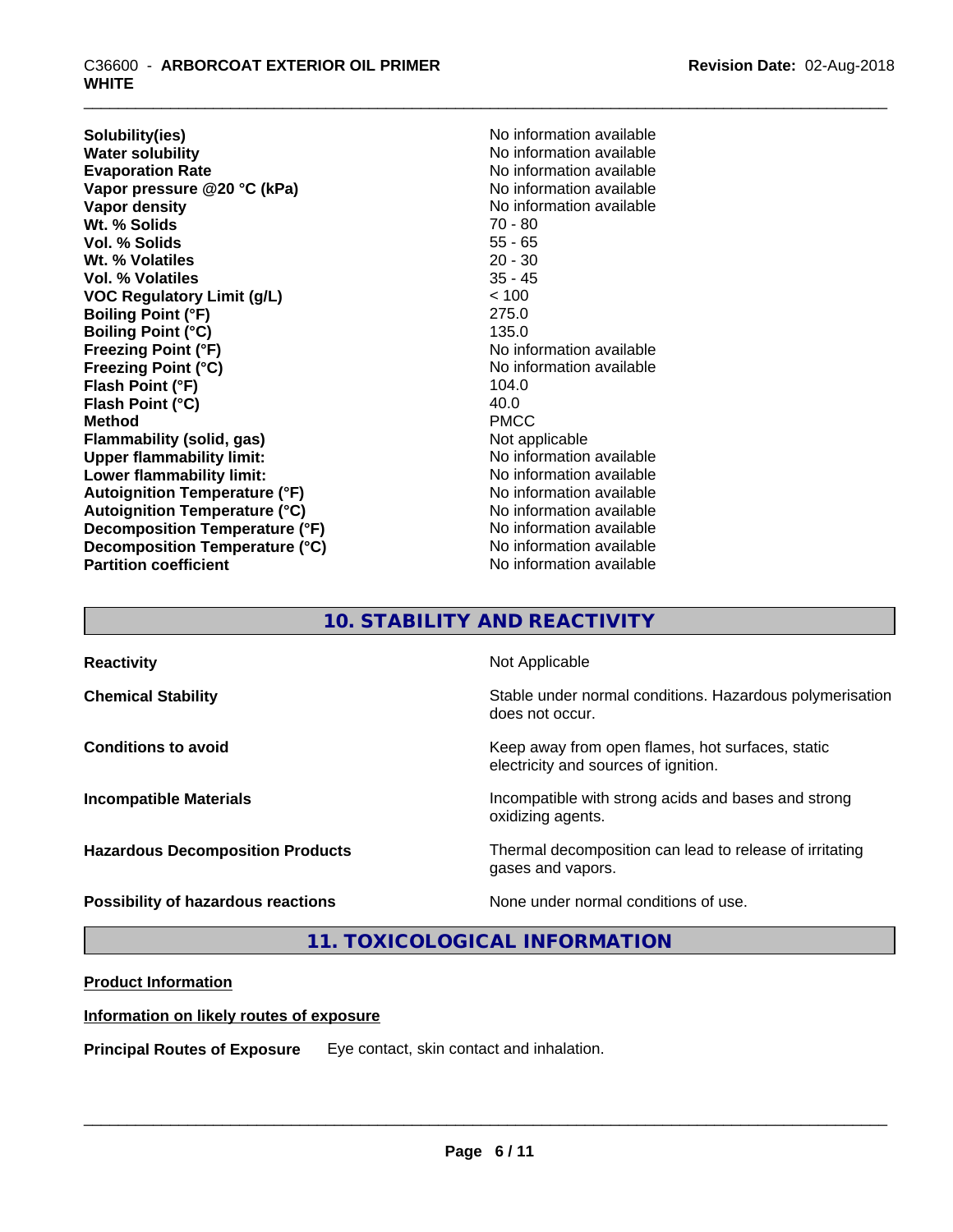| <b>Acute Toxicity</b>           |                                                                                                                                                                                                                                      |  |  |
|---------------------------------|--------------------------------------------------------------------------------------------------------------------------------------------------------------------------------------------------------------------------------------|--|--|
| <b>Product Information</b>      | Repeated or prolonged exposure to organic solvents may lead to permanent brain<br>and nervous system damage. Intentional misuse by deliberately concentrating and<br>inhaling vapors may be harmful or fatal.                        |  |  |
|                                 | Symptoms related to the physical, chemical and toxicological characteristics                                                                                                                                                         |  |  |
| <b>Symptoms</b>                 | No information available.                                                                                                                                                                                                            |  |  |
|                                 | Delayed and immediate effects as well as chronic effects from short and long-term exposure                                                                                                                                           |  |  |
| Eye contact                     | Contact with eyes may cause irritation.                                                                                                                                                                                              |  |  |
| <b>Skin contact</b>             | May cause skin irritation and/or dermatitis. Prolonged skin contact may defat the<br>skin and produce dermatitis.                                                                                                                    |  |  |
| Ingestion                       | Ingestion may cause irritation to mucous membranes. Small amounts of this<br>product aspirated into the respiratory system during ingestion or vomiting may<br>cause mild to severe pulmonary injury, possibly progressing to death. |  |  |
| <b>Inhalation</b>               | High vapor / aerosol concentrations are irritating to the eyes, nose, throat and<br>lungs and may cause headaches, dizziness, drowsiness, unconsciousness, and<br>other central nervous system effects.                              |  |  |
| <b>Sensitization</b>            | No information available.                                                                                                                                                                                                            |  |  |
| <b>Neurological Effects</b>     | No information available.                                                                                                                                                                                                            |  |  |
| <b>Mutagenic Effects</b>        | No information available.                                                                                                                                                                                                            |  |  |
| <b>Reproductive Effects</b>     | No information available.                                                                                                                                                                                                            |  |  |
| <b>Developmental Effects</b>    | No information available.                                                                                                                                                                                                            |  |  |
| <b>Target organ effects</b>     | No information available.                                                                                                                                                                                                            |  |  |
| <b>STOT - repeated exposure</b> | Causes damage to organs through prolonged or repeated exposure if inhaled.                                                                                                                                                           |  |  |
| <b>STOT - single exposure</b>   | No information available.                                                                                                                                                                                                            |  |  |
| <b>Other adverse effects</b>    | No information available.                                                                                                                                                                                                            |  |  |
| <b>Aspiration Hazard</b>        | May be harmful if swallowed and enters airways. Small amounts of this product                                                                                                                                                        |  |  |
|                                 | aspirated into the respiratory system during ingestion or vomiting may cause mild                                                                                                                                                    |  |  |
|                                 | to severe pulmonary injury, possibly progressing to death.                                                                                                                                                                           |  |  |

# **Numerical measures of toxicity**

## **The following values are calculated based on chapter 3.1 of the GHS document**

| ATEmix (oral)   | 41287 mg/kg |
|-----------------|-------------|
| ATEmix (dermal) | 14810 mg/kg |

#### **Component Information**

#### **Acute Toxicity**

4-Chlorobenzotrifluoride LD50 Oral: (Rat) mg/kg LD50 Dermal: mg/kg (Rabbit) LC50 Inhalation (Vapor): mg/L (Rat, 4 hr.) Titanium dioxide LD50 Oral: > 10000 mg/kg (Rat) Solvent naphtha, petroleum, medium aliphatic LD50 Oral: > 6240 mg/kg (Rat) LD50 Dermal: > 3120 mg/kg (Rabbit)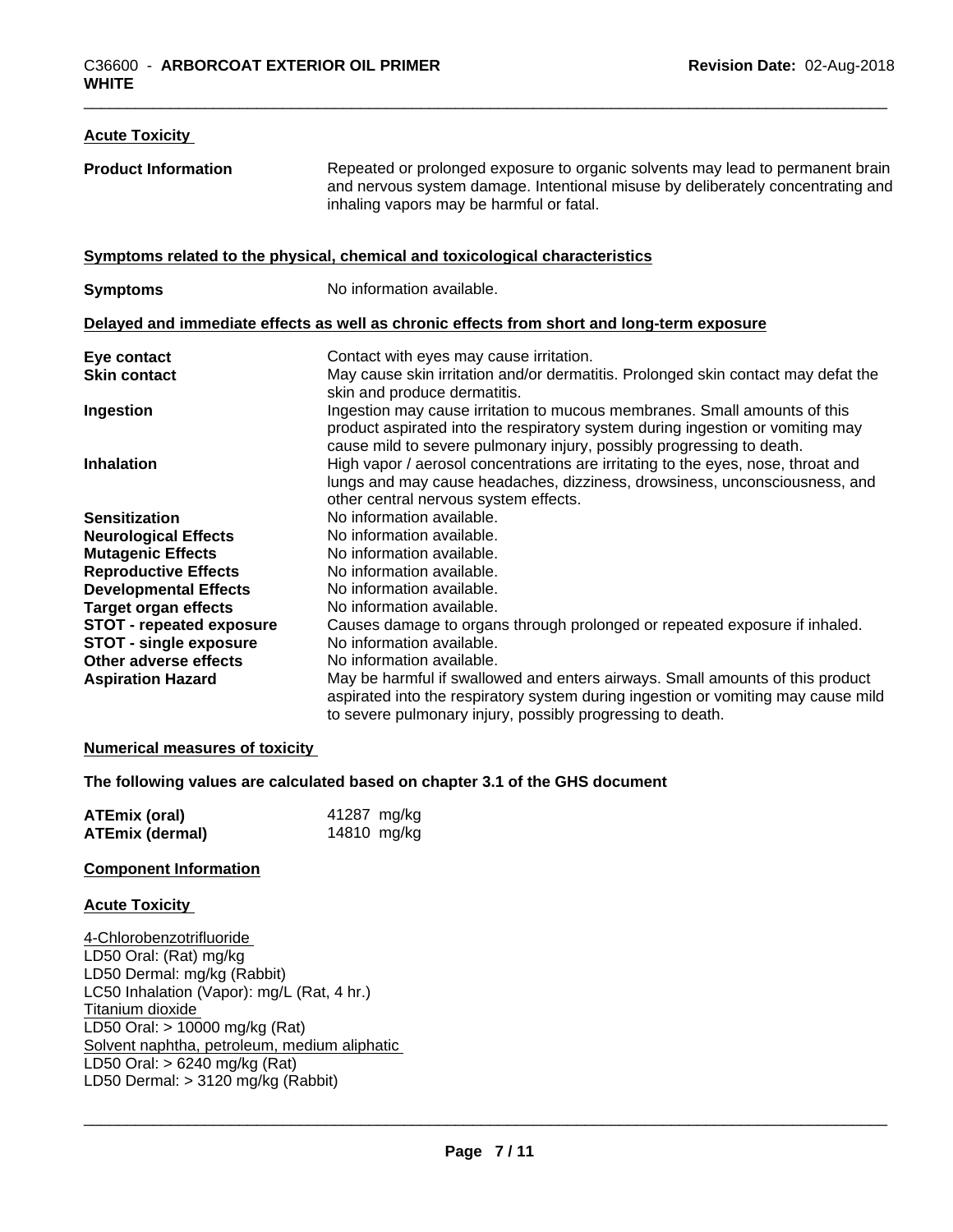# \_\_\_\_\_\_\_\_\_\_\_\_\_\_\_\_\_\_\_\_\_\_\_\_\_\_\_\_\_\_\_\_\_\_\_\_\_\_\_\_\_\_\_\_\_\_\_\_\_\_\_\_\_\_\_\_\_\_\_\_\_\_\_\_\_\_\_\_\_\_\_\_\_\_\_\_\_\_\_\_\_\_\_\_\_\_\_\_\_\_\_\_\_ C36600 - **ARBORCOAT EXTERIOR OIL PRIMER WHITE**

LC50 Inhalation (Vapor): 1400 ppm (Rat, 4 hr.) Distillates, petroleum, hydrotreated light LD50 Oral: > 5,000 mg/kg (Rat) LD50 Dermal: > 3,000 mg/kg (Rabbit) Silica, crystalline LD50 Oral: 500 mg/kg (Rat) Ethyl benzene LD50 Oral: mg/kg (Rat) LD50 Dermal: > mg/kg (Rabbit) LC50 Inhalation (Vapor): mg/m<sup>3</sup> (Rat, 2 hr.)

# **Carcinogenicity**

*The information below indicateswhether each agency has listed any ingredient as a carcinogen:.*

| <b>Chemical name</b> | <b>IARC</b>         | <b>NTP</b>  | <b>OSHA</b> |
|----------------------|---------------------|-------------|-------------|
|                      | 2B - Possible Human |             | Listed      |
| Titanium dioxide     | Carcinogen          |             |             |
|                      | - Human Carcinogen  | Known Human | Listed      |
| Silica, crystalline  |                     | Carcinogen  |             |
|                      | 2B - Possible Human |             | Listed      |
| Ethyl benzene        | Carcinogen          |             |             |

• Crystalline Silica has been determined to be carcinogenic to humans by IARC (1) when in respirable form. Risk of cancer depends on duration and level of inhalation exposure to spray mist or dust from sanding the dried paint.• Although IARC has classified titanium dioxide as possibly carcinogenic to humans (2B), their summary concludes: "No significant exposure to titanium dioxide is thought to occur during the use of products in which titanium dioxide is bound to other materials, such as paint."

### **Legend**

IARC - International Agency for Research on Cancer NTP - National Toxicity Program OSHA - Occupational Safety & Health Administration

**12. ECOLOGICAL INFORMATION**

# **Ecotoxicity Effects**

The environmental impact of this product has not been fully investigated.

# **Product Information**

# **Acute Toxicity to Fish**

No information available

# **Acute Toxicity to Aquatic Invertebrates**

No information available

# **Acute Toxicity to Aquatic Plants**

No information available

### **Persistence / Degradability**

No information available.

# **Bioaccumulation**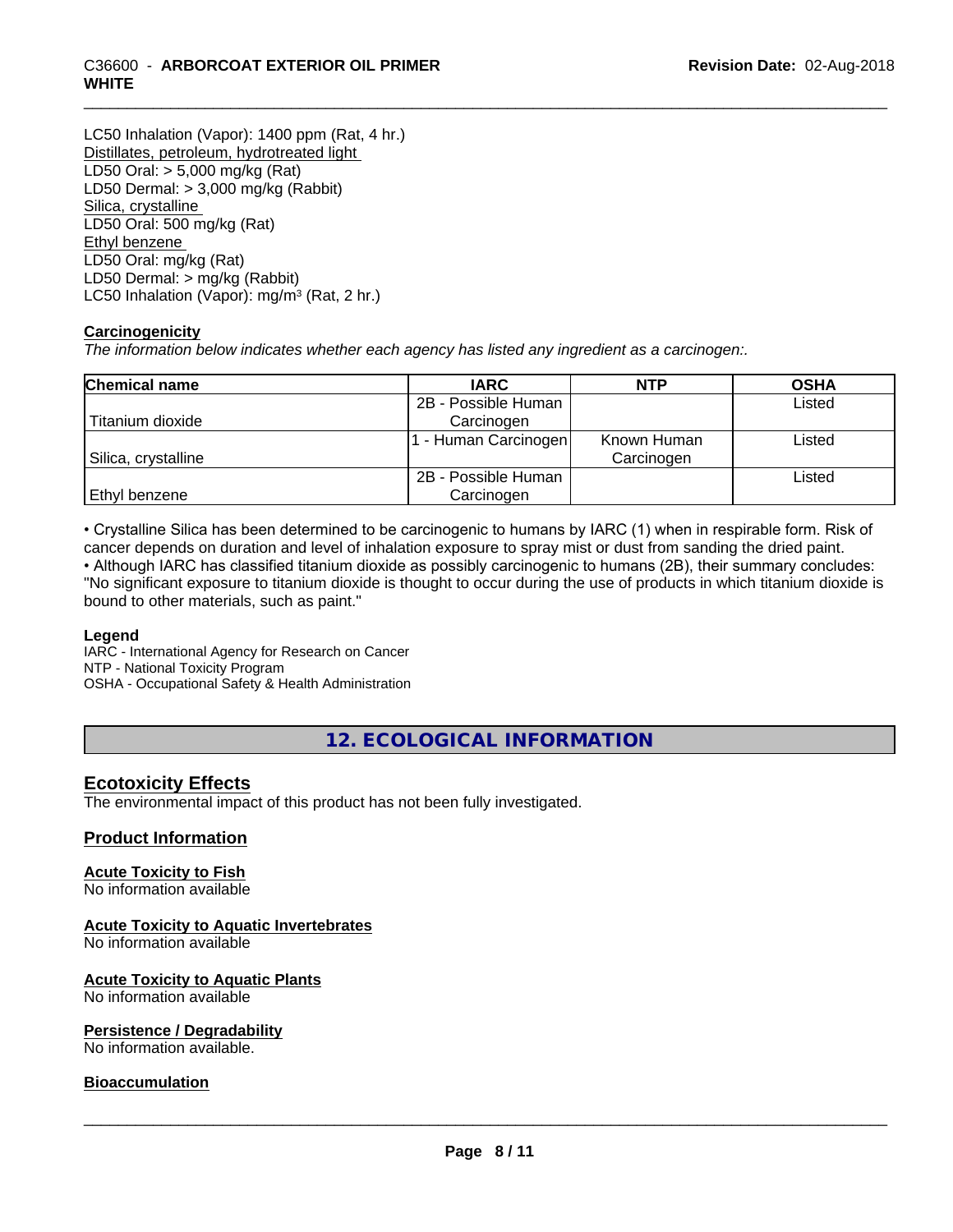There is no data for this product.

# **Mobility in Environmental Media**

No information available.

#### **Ozone**

No information available

# **Component Information**

# **Acute Toxicity to Fish**

Titanium dioxide  $LC50: > 1000$  mg/L (Fathead Minnow - 96 hr.) Ethyl benzene LC50: 12.1 mg/L (Fathead Minnow - 96 hr.)

#### **Acute Toxicity to Aquatic Invertebrates**

Ethyl benzene EC50: 1.8 mg/L (Daphnia magna - 48 hr.)

#### **Acute Toxicity to Aquatic Plants**

Ethyl benzene EC50: 4.6 mg/L (Green algae (Scenedesmus subspicatus), 72 hrs.)

|                                | 13. DISPOSAL CONSIDERATIONS                                                                                                                                                                                                                                                                                                                                                                                                                                                            |
|--------------------------------|----------------------------------------------------------------------------------------------------------------------------------------------------------------------------------------------------------------------------------------------------------------------------------------------------------------------------------------------------------------------------------------------------------------------------------------------------------------------------------------|
| <b>Waste Disposal Method</b>   | Dispose of in accordance with federal, state, and local regulations. Local<br>requirements may vary, consult your sanitation department or state-designated<br>environmental protection agency for more disposal options.                                                                                                                                                                                                                                                              |
| <b>Empty Container Warning</b> | Emptied containers may retain product residue. Follow label warnings even after<br>container is emptied. Residual vapors may explode on ignition.                                                                                                                                                                                                                                                                                                                                      |
|                                | $\begin{array}{c} \n \text{F} \cap \mathcal{N} \cap \mathcal{N} \cap \mathcal{N} \cap \mathcal{N} \cap \mathcal{N} \cap \mathcal{N} \cap \mathcal{N} \cap \mathcal{N} \cap \mathcal{N} \cap \mathcal{N} \cap \mathcal{N} \cap \mathcal{N} \cap \mathcal{N} \cap \mathcal{N} \cap \mathcal{N} \cap \mathcal{N} \cap \mathcal{N} \cap \mathcal{N} \cap \mathcal{N} \cap \mathcal{N} \cap \mathcal{N} \cap \mathcal{N} \cap \mathcal{N} \cap \mathcal{N} \cap \mathcal{N} \cap \mathcal{$ |

**14. TRANSPORT INFORMATION**

| DOT                         |                       |
|-----------------------------|-----------------------|
| <b>Proper Shipping Name</b> | <b>PAINT</b>          |
| <b>Hazard class</b>         | 3                     |
| UN-No.                      | UN1263                |
| <b>Packing Group</b>        | Ш                     |
| <b>Description</b>          | UN1263, PAINT, 3, III |
|                             |                       |

In the US this material may be reclassified as a Combustible Liquid and is not regulated in containers of less than 119 gallons (450 liters) via surface transportation (refer to 49CFR173.120(b)(2) for further information).

**ICAO / IATA** Contact the preparer for further information.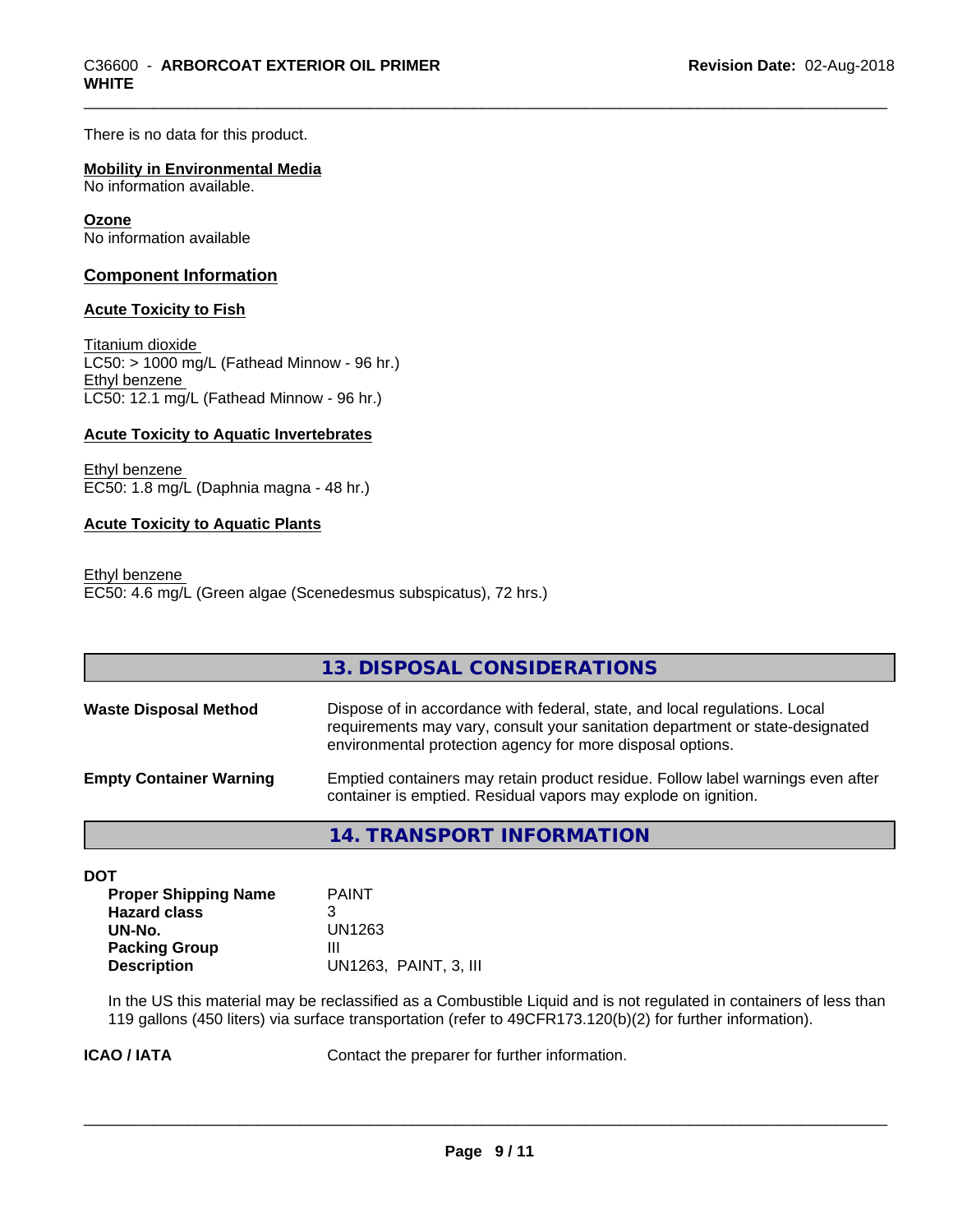**IMDG / IMO** Contact the preparer for further information.

**15. REGULATORY INFORMATION**

# **International Inventories**

| <b>TSCA: United States</b> | Yes - All components are listed or exempt. |
|----------------------------|--------------------------------------------|
| <b>DSL: Canada</b>         | Yes - All components are listed or exempt. |

# **Federal Regulations**

#### **SARA 311/312 hazardous categorization**

| Yes |
|-----|
| Yes |
| Yes |
| Nο  |
| N٥  |
|     |

# **SARA 313**

Section 313 of Title III of the Superfund Amendments and Reauthorization Act of 1986 (SARA). This product contains a chemical or chemicals which are subject to the reporting requirements of the Act and Title 40 of the Code of Federal Regulations, Part 372:

| <b>Chemical name</b> | CAS No.        | Weight-% | <b>CERCLA/SARA 313</b>     |
|----------------------|----------------|----------|----------------------------|
|                      |                |          | (de minimis concentration) |
| Ethyl benzene        | $100 - 41 - 4$ | J.O      |                            |

**Clean Air Act,Section 112 Hazardous Air Pollutants (HAPs) (see 40 CFR 61)** This product contains the following HAPs:

| <b>Chemical name</b> | CAS No.  | Weight-% | <b>Hazardous Air Pollutant</b> |
|----------------------|----------|----------|--------------------------------|
|                      |          |          | (HAP)                          |
| Ethyl benzene        | 100-41-4 | U.U      | Listed                         |

# **US State Regulations**

# **California Proposition 65**

**A** WARNING: Cancer and Reproductive Harm– www.P65warnings.ca.gov

# **State Right-to-Know**

| <b>Chemical name</b>     | <b>Massachusetts</b> | <b>New Jersey</b> | Pennsylvania |
|--------------------------|----------------------|-------------------|--------------|
| Limestone                |                      |                   |              |
| 4-Chlorobenzotrifluoride |                      |                   |              |
| Titanium dioxide         |                      |                   |              |
| Diatomaceous earth       |                      |                   |              |
| Silica, crystalline      |                      |                   |              |